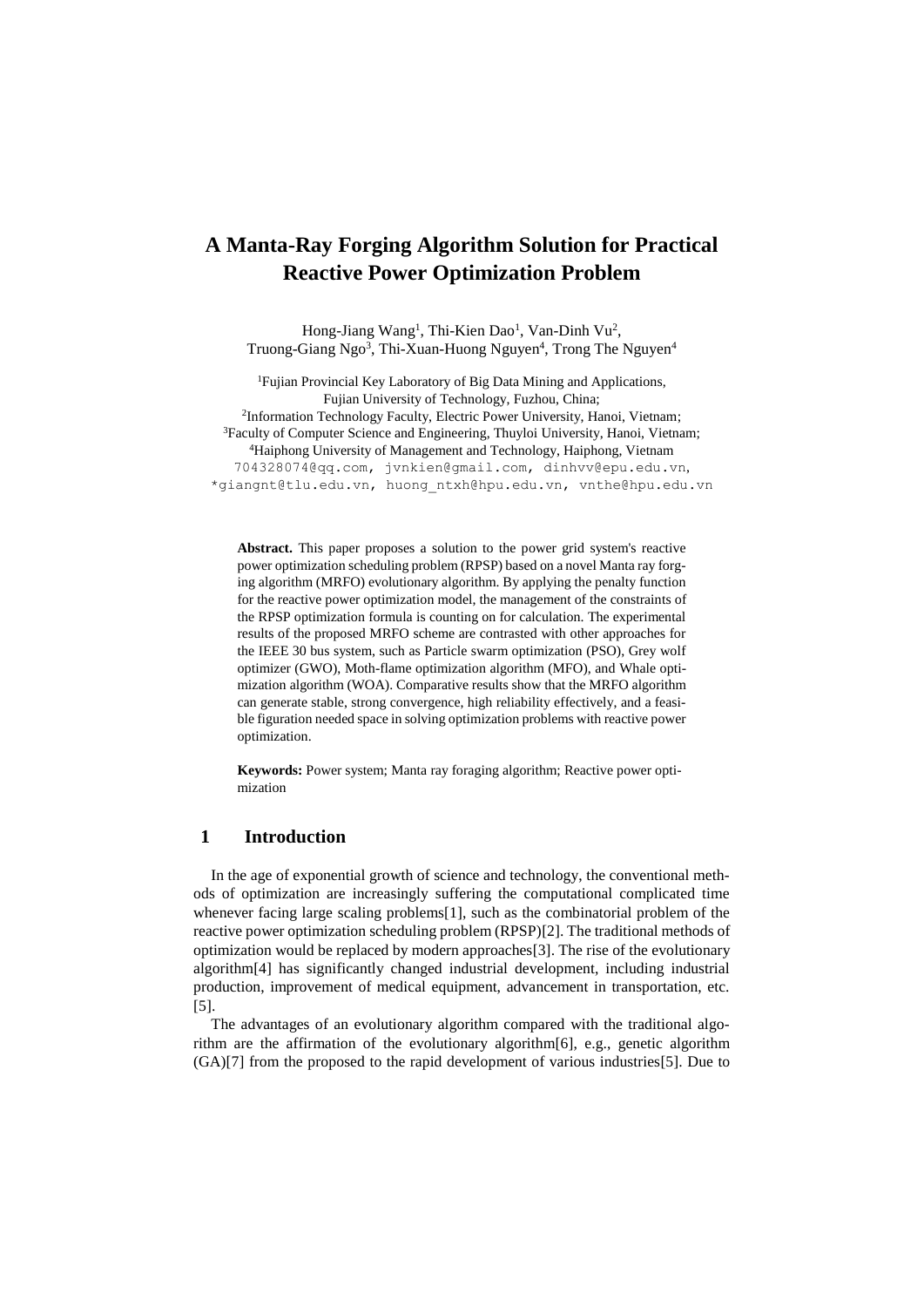the high efficacy of the evolutionary algorithm, in recent years, more and more researchers are beginning to study evolutionary algorithms, for example, for animal predation-inspired evolutionary algorithms[8], such as the Grey Wolf algorithm (GWO)[9], the Bat algorithm (BA)[10], the Whale optimization algorithm (WOA)[11]. Inspired by species' living habits, there are several suggested algorithms, and a firm representative is a Moth-flame algorithm (MFO)[12]. The evolutionary algorithms are inspired by species, but also by human beings and physical phenomena. Typical representations inspired by nature are the multi-verse algorithm (MVO)[13] and the gravitational search algorithm (GSA)[14]. The Brainstorm optimization algorithm (BSO)[15] is typical human-inspired representatives of the teaching-learning-based optimization algorithm. One of the lifeblood's of the growth of a nation is electric power; the power system is becoming more and more involved with the rising demand for it [2]. A longterm problem of scholars is how to hold the power system in a healthy and stable state for a long time. Reactive power has a significant effect on the power system's safe and regular service[16]. Therefore, the optimization of reactive power dispatch has been given more importance. The efficient delivery and management of reactive power are the issues we need to deal with in time.

The optimal reactive power dispatch for the RPSP of the power system is to monitor the reactive power flow of the power system. The changing generator reactive power output, transformer tap location, and reactive power compensation device output (such as synchronous phase modifier and static var., a compensator) change the power system's reactive power flow to allow the entire system to work in a safe setting. The reactive power distribution is closely related to the efficiency of the system's voltage. The problems with reactive power optimization scheduling have been dealt with by applying through the advancement of artificial intelligence algorithms, e.g., PSO[16], WOA[17], GWO[18], and MFO[19] algorithms. In the power grid, excess reactive power can contribute to an increase in grid voltage. The power equipment will lose insulation efficiency when the voltage increases above a certain level, which will affect the protection and reliability of the device operation; the absence of reactive power will cause the grid voltage to decrease. It is easy to cause voltage collapse, system disconnection, and devastating incidents when the system appears to be a significant disruption. The algorithm would easily fall into the pit of local optimization by using an intelligent optimization algorithm for reactive power optimization when the device size becomes more comprehensive. Therefore, searching for a more efficient algorithm to solve the problem of reactive power optimization scheduling will ensure the reliability and security of the operation of the system more effectively.

The Manta ray forging algorithm (MRFO)[20] is a recently novel evolutionary algorithm with robust, stability, convergence, high reliability, and efficient implementation. This paper suggests a solution to the functional reactive power optimization problem (RPSP), e.g., for the IEEE30 bus power system based on the MRFO. The objective function of optimization is to minimize the system's active power loss. The penalty technique is used to deal with the figuration control variables out of the optimization constraints. For contrast, four algorithms include the PSO, GWO, MFO, and WOA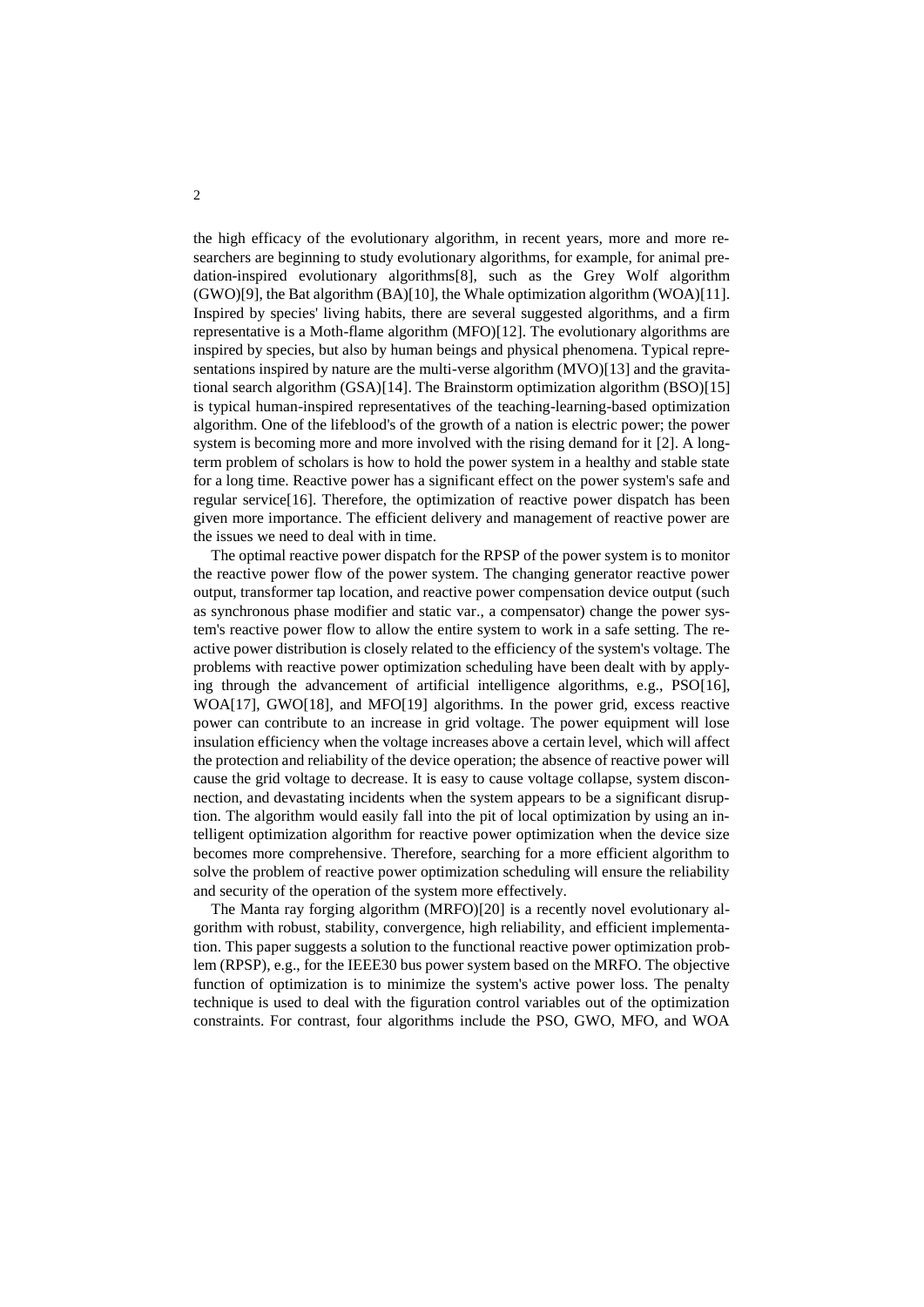schemes for the RPSP system, are used to compare with the proposed method to evaluate its effect performance. The experimental findings suggest that MRFO's effect is more potent than other algorithms.

### **2 Related Work**

#### **2.1 Manta ray foraging algorithm**

The Manta ray foraging algorithm is a new algorithm inspired by manta ray foraging characteristics. Manta ray is a kind of marine organism that feeds on plankton [20]. It gathers plankton by controlling the flow, swallow food and water together, and then releases water back to the ocean through its special filter. Because the plankton in the ocean is not evenly distributed or concentrated, manta rays need to use their unique foraging methods to obtain food. When manta rays are foraging, they usually go out in groups, and their foraging ways are generally divided into chain foraging, cyclone foraging, and somersault foraging.

(1) Chain foraging: The manta ray colony moves towards the direction with a high concentration of plankton and continuously seeks a better food source. At this time, the manta ray colony forms a feeding chain. After the formation of the feeding chain, in addition to the first manta ray moving forward, the last manta rays not only move to the current food but also to the best food [20]. The mathematical model is expressed as follows:

$$
s_i^d(t+1)
$$
  
= 
$$
\begin{cases} s_i^d(t) + r \cdot (s_g^d(t) - s_i^d(t)) + \alpha \cdot (s_g^d(t) - s_i^d(t)) i = 1 \\ s_i^d(t) + r \cdot (s_{i-1}^d(t) - s_i^d(t)) + \alpha \cdot (s_g^d(t) - s_i^d(t)) i \neq 1 \end{cases}
$$
(1)

$$
(t) + r \cdot \left(s_{i-1}^d(t) - s_i^d(t)\right) + \alpha \cdot \left(s_g^d(t) - s_i^d(t)\right) \quad i \neq 1
$$

$$
\alpha = 2 \cdot r \cdot \sqrt{|\log(r)|} \tag{2}
$$

where,  $s_i^d(t)$  is the position of iteration t in the d dimension, r is the random vector in the range of [0,1],  $\alpha$  is the weight coefficient,  $s_g^d(t)$  is the plankton with high concentration. The position of the i<sup>th</sup> individual is determined by the current position  $s_{i-1}(t)$ of the  $(i-1)$ <sup>th</sup> and the position  $s_i(t)$  of the food.

(2) Cyclone foraging: the second foraging mode of manta ray population, manta rays swarm forward in a spiral path to find better food. Combined with chain foraging, manta rays swarm continuously move to food in the form of a helical line [20]. The special foraging mode is conducive to the development of the optimal solution found at present. While it is beneficial to growth, rotary foraging can also be used for exploration. If satisfied  $T / Tmax <$ Rand (T is the current number of iterations and Tmax is the maximum number of iterations.), manta rays are exploited. Its mathematical model is shown in the formula (3).

$$
s_i^d(t+1) = \begin{cases} s_g^d(t) + r \cdot (s_g^d(t) - s_i^d(t)) + \beta \cdot (s_g^d(t) - s_i^d(t)) \ i = 1\\ s_g^d(t) + r \cdot (s_{i-1}^d(t) - s_i^d(t)) + \beta \cdot (s_g^d(t) - s_i^d(t)) \ i \neq 1 \end{cases}
$$
(3)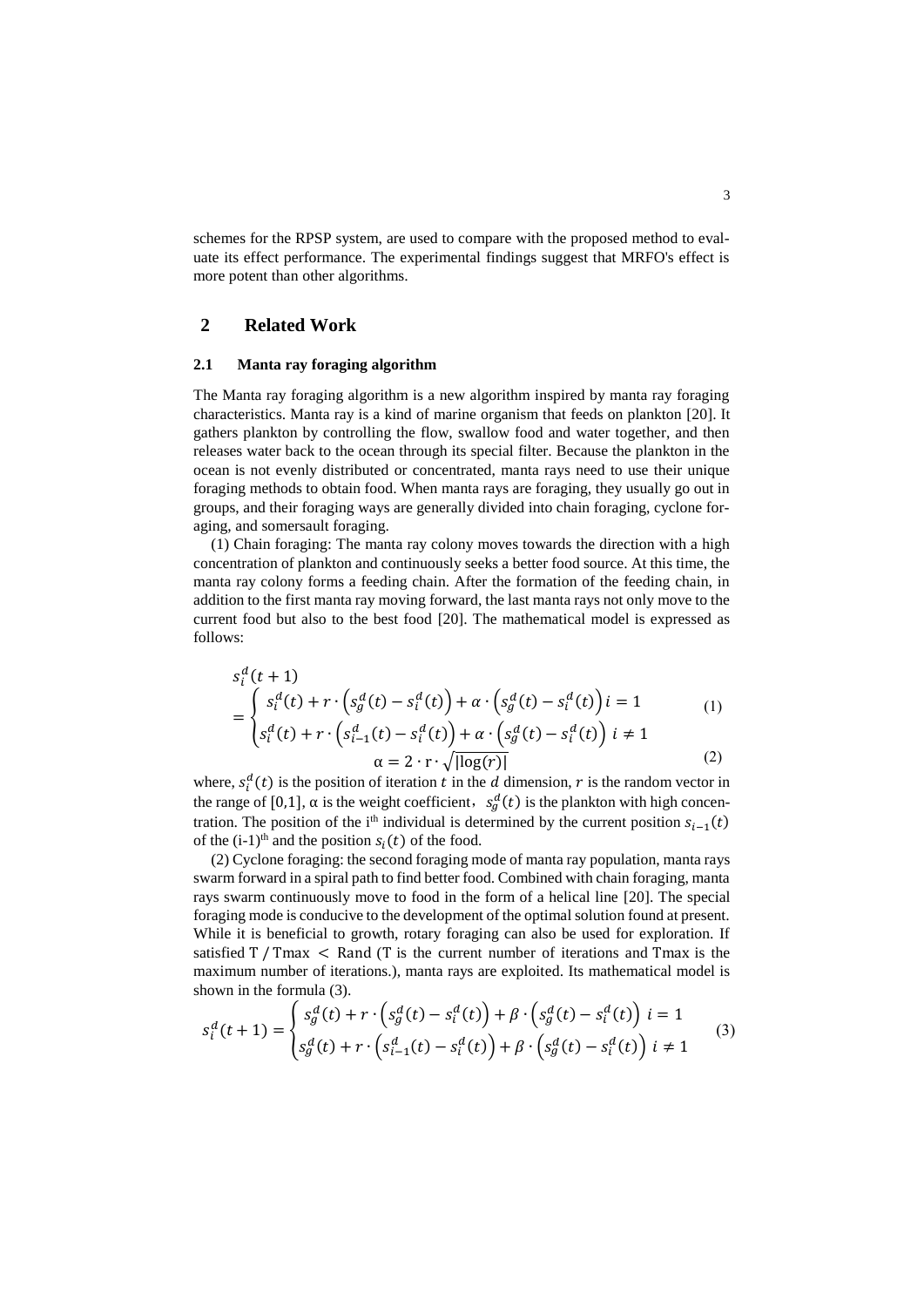$$
\beta = 2e^{r_1 \frac{T - t + 1}{T}} \sin(2\pi r_1)
$$
\n(4)

When  $T / Tmax \geq$  Rand, manta ray colony will carry out exploration, and its mathematical model is as follows as shown in formula (5) and (6)

$$
s_i^d(t+1) = Lb^d + r \cdot (Ub^d - Lb^d)
$$
 (5)

$$
s_i^d(t+1) = \begin{cases} s_r^d(t) + r \cdot (s_r^d(t) - s_i^d(t)) + \beta \cdot (s_r^d(t) - s_i^d(t)) i = 1\\ s_r^d(t) + r \cdot (s_{i-1}^d(t) - s_i^d(t)) + \beta \cdot (s_r^d(t) - s_i^d(t)) i \neq 1 \end{cases}
$$
(6)

(3) Somersault foraging: the last foraging method of manta rays, in which the position of food is regarded as a central point around which each manta rays turn. Flipping each manta ray makes it possible to move to any location in a new search field, which is located between its current position and its symmetrical position[20]. As the number of iterations decreases adaptively, the disturbance to the current situation decreases, and the manta ray population gets closer to the food and the best food. The mathematical expression of this foraging mode is as follows, as shown in formula (7).

$$
s_i^d(t+1) = s_i^d(t) + S \cdot (r_2 \cdot s_g^d - r_3 \cdot s_i^d(t)), i = 1, ..., N
$$
 (7)

where S is the tumbling coefficient of manta rays,  $S = 2$ ,  $r_2$  and  $r_3$  are two random numbers in [0, 1]. The effective combination of the three foraging methods can effectively improve the efficiency of the algorithm. When  $\gamma$  < 0.5, the manta ray swarm uses a cyclone foraging scheme, and select switch is used for exploration or exploitation in cyclone foraging. When  $\gamma \geq 0.5$ , chain feeding was used. After the first two methods, the flipping foraging strategy is used to obtain the final optimal solution.

#### **2.2 Mathematical model of reactive power optimal dispatch**

Reactive power optimal dispatch is an essential part of optimal power flow in the power system. The purpose of reactive power optimal dispatch is to reduce operating cost, improving the voltage quality of each node in the power system, and reduce network loss with as little reactive power input as possible. Specifically, when the system's operation mode and control variables are determined, the appropriate value of control variables can be selected to make the system operation meet all constraints, and all performance indicators of the system can be optimized. The reactive power optimal dispatch model is generally composed of the objective function, power constraints, and variable constraints. On the premise of ensuring the voltage quality, the terminal voltage of the generator, the system's reactive power compensation capacity, and the tap of the transformer should be adjusted appropriately to reduce the active power loss of the system network.

#### 2.2.1 Objective function

The objective function reflects that one or more indicators are optimal, so there are usually many choices. In this paper, from an economic point of view, a mathematical model is established to minimize the system's active power loss. The objective function expression is as follows: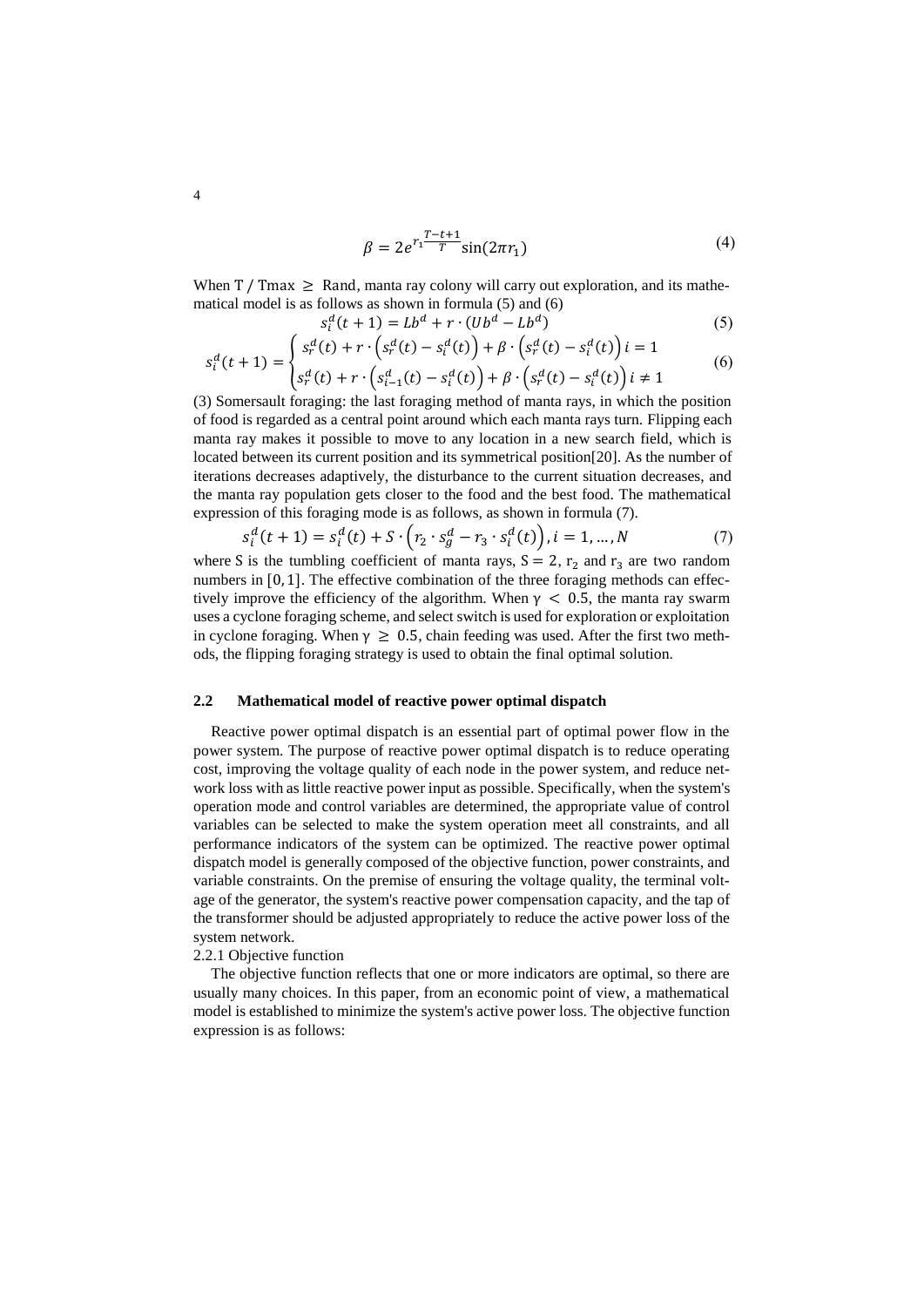$$
\min(p_{loss}) = \sum_{i=1}^{N} \sum_{j=1}^{N} G_{ij} (V_i^2 + V_j^2 - 2V_i V_j \cos \delta_{ij})
$$
\n(8)

Where:  $N$  is the number of system branches participating in the calculation of network active power loss;  $G_{ij}$  is the branch conductance between two nodes,  $V_i$ ,  $V_j$  is the voltage of node *i* and node *j*, respectively.  $\delta_{ij}$  is the phase angle difference between two nodes.

#### 2.2.2 Constraints

The function of constraints is to ensure that the system is in a normal operation state when the reactive power optimization dispatching is carried out. The constraints are divided into the following two kinds of constraints.

(1) Equality constraint conditions: The essence of the equality constraint of optimal reactive power dispatch is the power balance equation of nodes in the system.

$$
\begin{cases}\nP_{Gi} - P_{Di} - V_i \sum_{j=1}^{N} V_j (G_{ij} \cos \delta_{ij} + B_{ij} \sin \delta_{ij}) = 0 \\
Q_{Gi} - Q_{Di} - V_i \sum_{j=1}^{N} V_j (G_{ij} \sin \delta_{ij} - B_{ij} \cos \delta_{ij}) = 0\n\end{cases}
$$
\n(9)

Where  $V_i$ ,  $V_j$  is the voltage amplitude of node i and j, respectively;  $P_{Gi}$ ,  $Q_{Gi}$  is the active output and reactive power output of the i<sup>th</sup> generator, respectively;  $P_{Di}$ ,  $Q_{Di}$  is the active load and reactive load of node i respectively  $G_{ij}$ ,  $B_{ij}$  is the real part and imaginary part of the elements in row i and column j of the system admittance.

(2) Inequality constraints: there are two variables in power system reactive power optimization, namely control variable and a state variable. The inequality constraints of control variables are as follows.

$$
\begin{cases}\nT_t^{min} \le T_t \le T_t^{max}, k \in NT \\
V_g^{min} \le V_g \le V_g^{max}, k \in NG \\
Q_c^{min} \le Q_c \le Q_c^{max}, k \in NC\n\end{cases} \tag{10}
$$

Among them:  $T_t$  is the tap position with transformer,  $T_t^{min}$  and  $T_t^{max}$  are the upper and lower limits of the transformer tap position. NT is the number of transformers,  $V_q$ is the voltage amplitude of generator terminal.  $V_g^{max}$  and  $V_g^{min}$  are the maximum and minimum value of generator terminal voltage,  $NG$  is the number of transformers.  $Q_c$  is the reactive power compensation capacity,  $Q_c^{max}$  and  $Q_c^{min}$  are the maximum and minimum value of reactive power compensation capacity,  $NC$  is the number of transformers.

The constraints of state variables are as follows:

$$
\begin{cases}\nV_i^{min} \le V_i \le V_i^{max} \\
Q_g^{min} \le Q_g \le Q_g^{max}\n\end{cases} \tag{11}
$$

Where:  $V_i$  is the voltage amplitude of each load node,  $V_i^{max}$  and  $V_i^{min}$  are the maximum and minimum value of voltage amplitude of each load node,  $Q<sub>g</sub>$  is the reactive power injected into each generator;  $Q_g^{max}$  and  $Q_g^{min}$  are the maximum and minimum value of reactive power injected by each generator.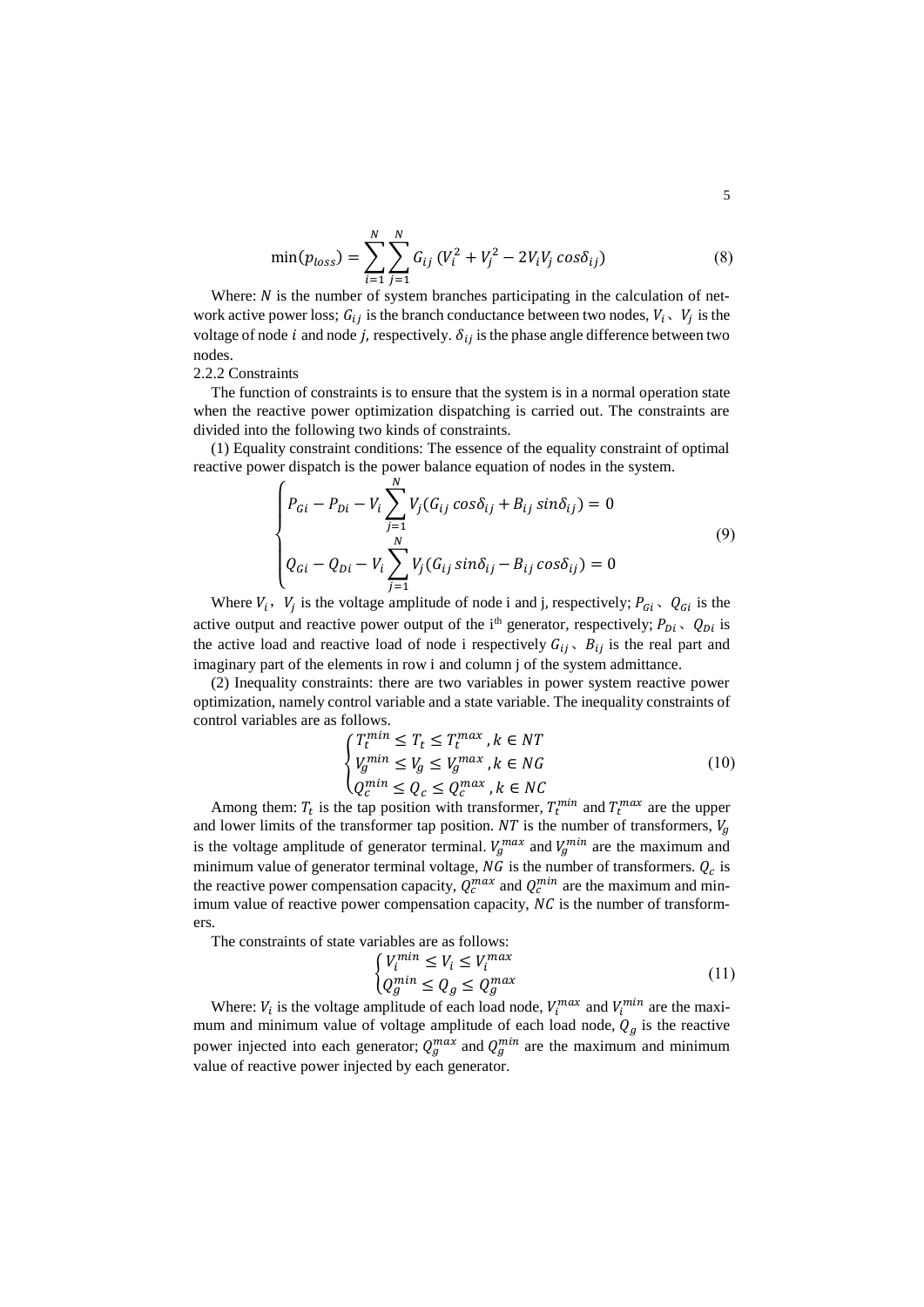# **3 Application of MRFO in optimal reactive power dispatch**

In this paper, the system's electricity and the security of the system are considered when the optimal dispatching of reactive power is carried out. Therefore, the objective function is to minimize the network's active power loss of the system. Simultaneously, the node voltage overrun and generator reactive power output overrun are treated as penalty functions. Therefore, the objective process of reactive power optimization is changed from formula (1) to:

$$
min F = P_{loss} + \lambda_1 \sum_{k=1}^{N_G} (\Delta Q_{Gi})^2 + \lambda_2 \sum_{j=1}^{N_{notG}} (\Delta V_i)^2
$$
 (12)

Among them are:

$$
\Delta Q_{Gi} = \begin{cases} Q_{Gimin} - Q_{Gi'} & Q_{Gi} < Q_{Gimin} \\ 0, & Q_{Gimin} < Q_{Gi} < Q_{Gimax} \\ Q_{Gi} - Q_{Gimax} & Q_{Gi} > Q_{Gimax} \end{cases} \tag{13}
$$

$$
\Delta V_i = \begin{cases} V_{imin} - V_i, & V_i < V_{imin} \\ 0, & V_{imin} < V_i < V_{imax} \\ V_i - V_{imin}, & V_i > V_{imax} \end{cases} \tag{14}
$$

In the formula,  $P_{loss}$  is the active power loss of system network obtained from power flow calculation,  $\lambda_1$  is the penalty factor of generator reactive power output exceeding the limit,  $\lambda_2$  is the penalty factor of voltage amplitude exceeding the limit.  $N_{notG}$  is the number of all nodes except generator;  $N_G$  is the number of generator nodes;  $Q_{Gimin}$ and  $V_{imin}$  are the lower limit values of state variables;  $Q_{Gimax}$  and  $V_{imax}$  are the upper limit values of state variables.

In this paper, the MRFO algorithm is used to solve the optimal reactive power dispatch problem. The purpose is to find the minimum value of active power loss in the system network. In the MRFO algorithm, the position of manta rays in the search space corresponds to the control variables of reactive power optimization, including generator terminal voltage, adjustable transformer tap, reactive power compensation capacity. The search space (dimension) of each manta ray is the number of control variables

 $S_i = [V_{G1}, \ldots, V_{GN}, T_{t1}, \ldots, T_{tN}, Q_{t1}, \ldots, Q_{tN}]$  (15) Where  $V_{Gi}$  is the generator terminal voltage, and  $GN$  is the number of generators in the system. Where  $T_{ti}$  is the transformer ratio, and  $tN$  is the number of transformers in the system. Where  $Q_{ti}$  is the reactive power provided by the reactive power compensator,  $GN$  is the number of generators in the system.

### **4 Experimental results**

In this section, the IEEE30 bus system is selected to calculate the optimal reactive power dispatch. The topology of the selected system is shown in Figure 1. The generator is installed at nodes 1, 2, 5, 8, 11, and 13, and the generator terminal voltage regulation range is 0.9-1.1. Four voltage regulating transformers are located at 6-9, 6-10, 4- 12, and 27-28 of the line, and the regulating range of the transformers is 0.85-1.15.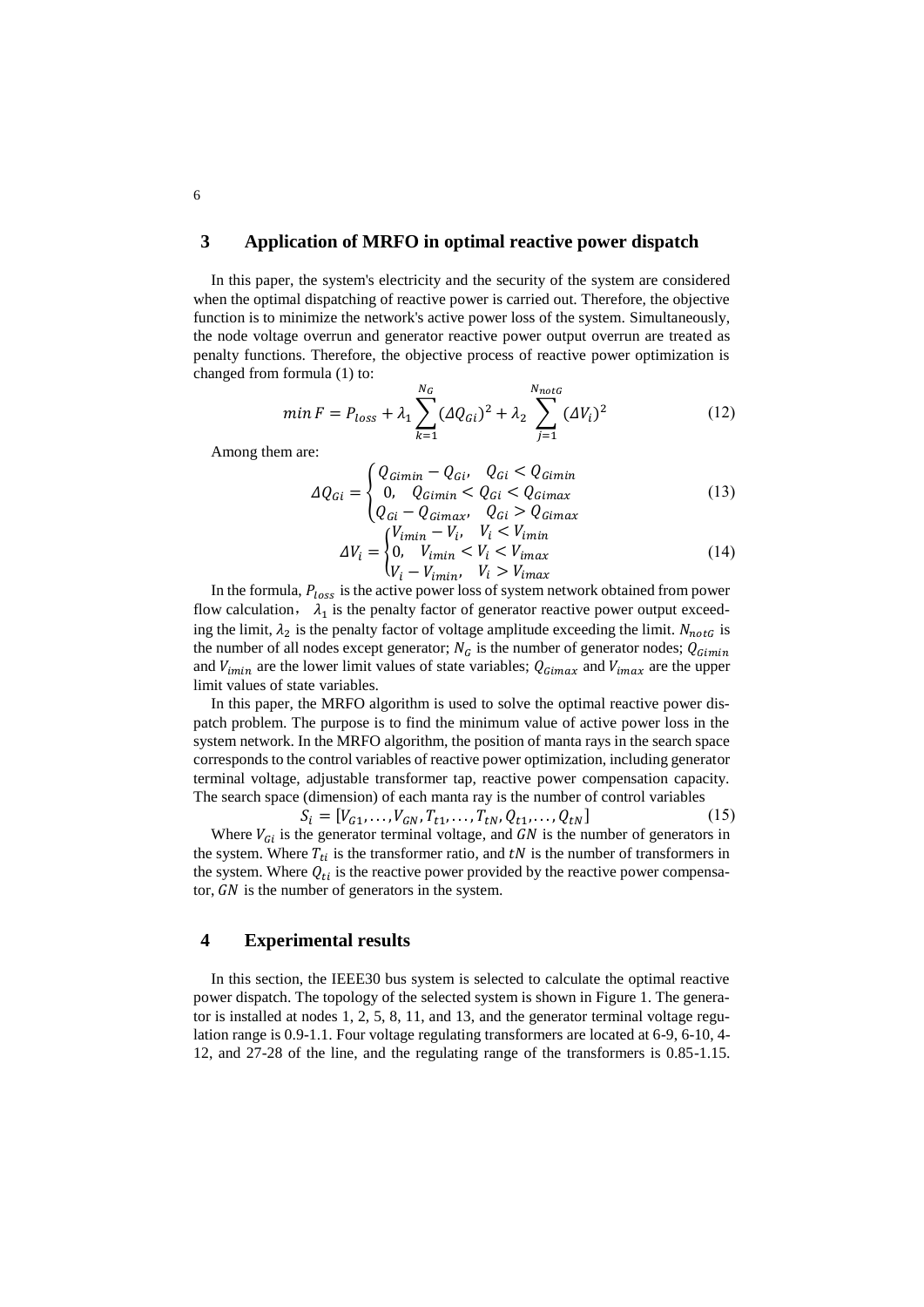Eight parallel reactive power compensation devices are located at nodes 12, 15, 17, 20, 21, 23, 24, and 29. The range of each reactive power compensation device is 0-10Mvar. The power output of each node generator, the tap position of the transformer and the capacity of the parallel compensator are all within the range of constraints.



**Fig. 1.** An IEEE 30 nodes system

In order to verify the feasibility of MRFO in reactive power optimization, PSO[16], GWO[18], MFO[19], and WOA [17] are used to compare with it. For all the algorithms involved in this paper, the number of iterations is set to 200, and the search agent is set to 20. The master power flow calculation package is used for power flow calculation. The basic parameters of all algorithms are shown in Table 1.

**Table 1.** The initial parameter of all algorithms

| <b>Algorithm</b> | Parameter                                              |
|------------------|--------------------------------------------------------|
| PSO[16]          | $c_1 = c_2 = 2, w = 0.7298, v_{max} = 5, v_{min} = -5$ |
| GWO[18]          | $a = [2,0]$                                            |
| <b>MFO[19]</b>   | $b = 1, t = [-1,1], a \in [-1,-2]$                     |
| WOA[17]          | $a = [2,0], b = 1$                                     |
| <b>MRFO</b>      | $S = 2$                                                |

The initial setting of the system is as follows: the generator terminal voltage is 1.0, the transformer transformation ratio is 1.0, and the reactive power compensation switching value is set to 0. Through the calculation of power flow, the active power loss of the system network obtained in this initial case is:  $P_{loss} = 21.0188$ MW. Each algorithm runs independently 30 times, and the results of network active power loss obtained by various algorithms are recorded in Table 2. Table 2 contains the best value, average value, and standard deviation obtained by different algorithms under 30 independent operation conditions.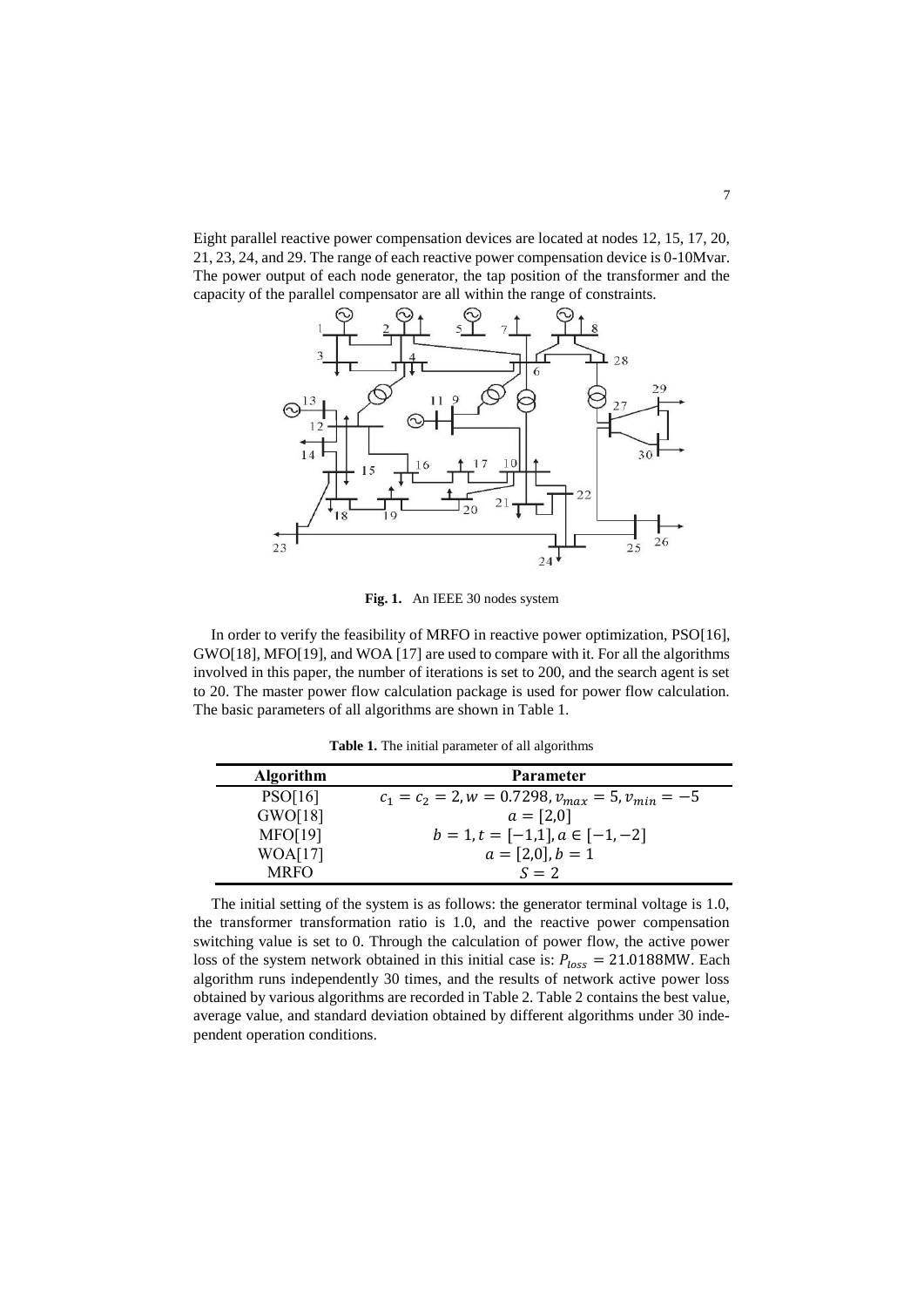| <b>Algorithm</b> | <b>Best</b> | Mean    | Std.   |
|------------------|-------------|---------|--------|
| PSO[16]          | 16.0643     | 16.6271 | 0.2919 |
| GWO[18]          | 15.9991     | 16.0859 | 0.0660 |
| <b>MFO[19]</b>   | 15.9328     | 15.9529 | 0.0359 |
| WOA[17]          | 15.9772     | 16.3127 | 0.2173 |
| <b>MRFO</b>      | 15.8871     | 15.8878 | 0.0007 |

**Table 2.** Experimental results of all algorithms (Unit: MW)

By analyzing the data in Table 2, we can know that the network active power loss obtained by using MRFO for reactive power optimization is the minimum. For the 'Best' value obtained by various algorithms for 30 times, the MRFO wins by 15.8871MW, and the 'Mean' MRFO wins by 15.8871MW. The two indexes of 'Best' and 'Mean' show that the optimization accuracy of MRFO is higher than other algorithms, which shows the feasibility of MRFO in reactive power optimization. The parameter 'Std.' indicates that MRFO has better stability than different algorithms. The average value of network active power loss obtained by all algorithms is compared with that of the original network functional power loss. The PSO algorithm is used for optimization; the network's operating power loss decreases by 20.8942% compared with the initial value. The GWO algorithm is used for optimization. The active power loss of the structure reduces by 23.4690% compared with the initial value. When the MFO algorithm is used for reactive power, the network's dynamic power loss decreases by 24.1018% compared with the initial value. When the WOA algorithm is used for reactive power, the network's active power loss decreases by 22.3900% compared with the initial value. The MRFO is used for optimization, the network's active power loss reduces by 24.4115% compared with the initial value. When MRFO is used for reactive power optimization, the system's network active power loss is minimum. Fig. 2 is the convergence curve of reactive power optimization under the IEEE30 node.



**Fig. 2.** A comparison of the proposed scheme's performance diagram with algorithms, e.g., the PSO, GWO, MFO, and WOA schemes for the IEEE 30 node system.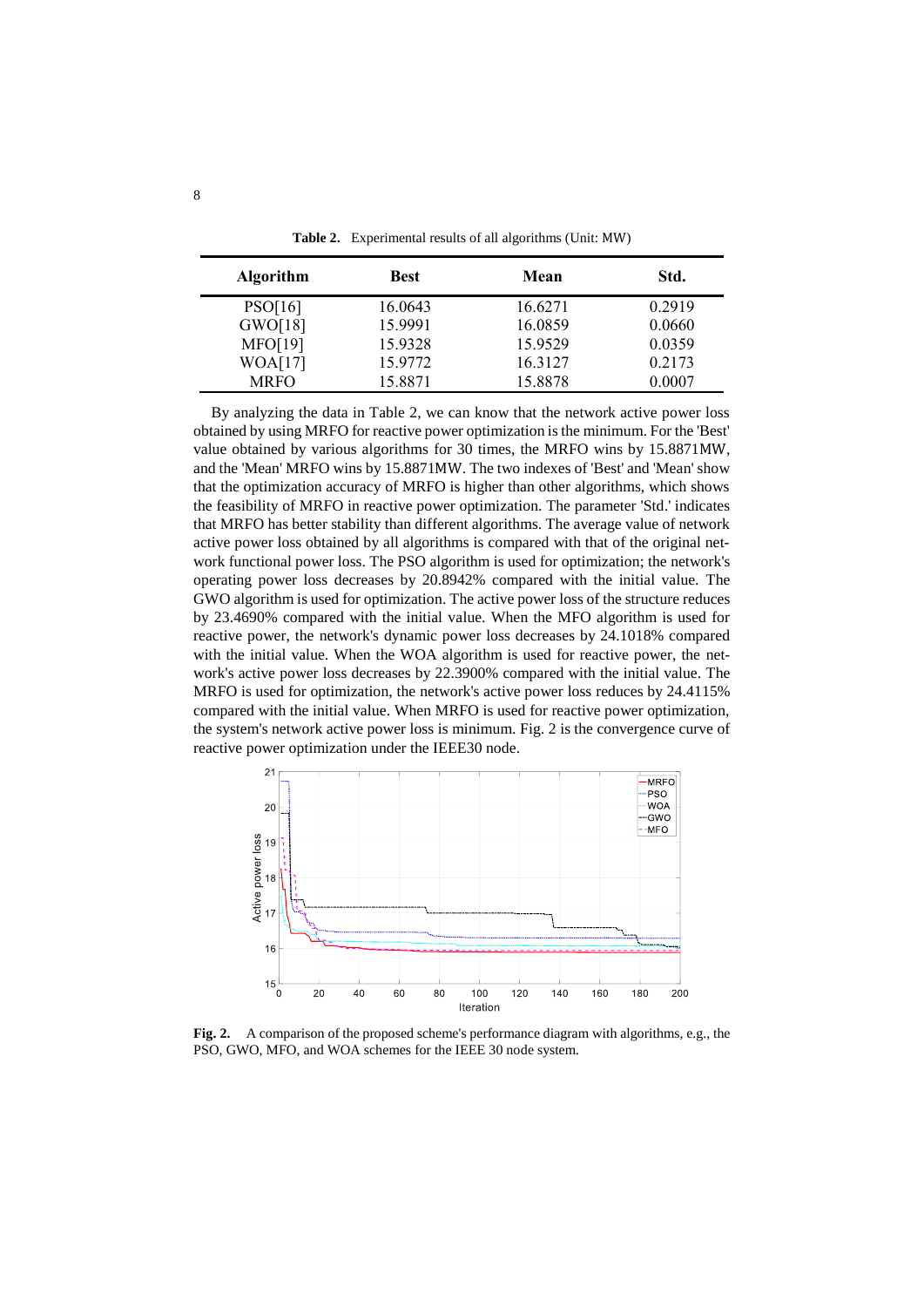As can be seen from Fig.2, the compared results of the proposed scheme with the PSO, GWO, WOA, and MFO schemes, the convergence rate of the MRFO is obviously better than that of the PSO, GWO, WOA, and MFO. The MRFO can find the minimum network loss faster, which is an advantage of MRFO in reactive power optimization.

Fig.2 shows that when the MRFO algorithm is used for reactive power optimization, the minimum loss obtained is better than the other four algorithms, consistent with the data shown in Table 2. It shows that when the MRFO algorithm is used for reactive power optimization, this algorithm's optimization accuracy is the best.

### **5 Conclusion**

In this paper, we suggested a solution to the reactive power optimization problem (RPSP), e.g., the IEEE30 bus power system based on a new evolutionary algorithm of the Manta Ray Foraging Optimization (MRFO). The objective function of optimization was to minimize the system's active power loss. The penalty technique has been used to deal with the figuration control variables out of the optimization constraints. Experimental results of the proposed MRFO scheme were compared with the other methods, e.g., the Particle swarm optimization(PSO), Grey wolf optimizer (GWO), Moth-flame optimization algorithm(MFO), and Whale optimization algorithm(WOA) for the RPSP, such as the IEEE 30 bus system. Compared results show that the MRFO algorithm can effectively produce stable, good convergence, and high reliability, which is feasible in solving reactive power optimization problems.

# **Reference**

- 1. Liu, N., Pan, J.-S., Wang, J., Nguyen, T.-T.: An adaptation multi-group quasi-affine transformation evolutionary algorithm for global optimization and its application in node localization in wireless sensor networks. Sensors. 19, 4112 (2019).
- 2. Zhang, W., Tolbert, L.M.: Survey of reactive power planning methods. In: IEEE Power Engineering Society General Meeting, 2005. pp. 1430–1440. IEEE (2005).
- 3. Nguyen, T.-T., Pan, J.-S., Ngo, T.-G., Dao, T.-K.: A Data Hiding Approach Based on Reference-Affected Matrix BT - Advances in Intelligent Information Hiding and Multimedia Signal Processing. Presented at the (2020).
- 4. Nguyen, T.-T., Wang, H.-J., Dao, T.-K., Pan, J.-S., Ngo, T.-G., Yu, J.: A Scheme of Color Image Multithreshold Segmentation Based on Improved Moth-Flame Algorithm. IEEE Access. 8, 174142–174159 (2020).
- 5. Dao, T.K., Pan, T.S., Nguyen, T.T., Pan, J.S.: Parallel bat algorithm for optimizing makespan in job shop scheduling problems. J. Intell. Manuf. 29, 451–462 (2018). https://doi.org/10.1007/s10845-015-1121-x.
- 6. Nguyen, T.-T., Wang, M.-J., Pan, J.-S., Dao, T., Ngo, T.-G.: A Load Economic Dispatch Based on Ion Motion Optimization Algorithm BT - Advances in Intelligent Information Hiding and Multimedia Signal Processing. Presented at the (2020).
- 7. Srinivas, M., Patnaik, L.M.: Genetic Algorithms: A Survey. Computer (Long. Beach. Calif). 27, 17–26 (1994). https://doi.org/10.1109/2.294849.